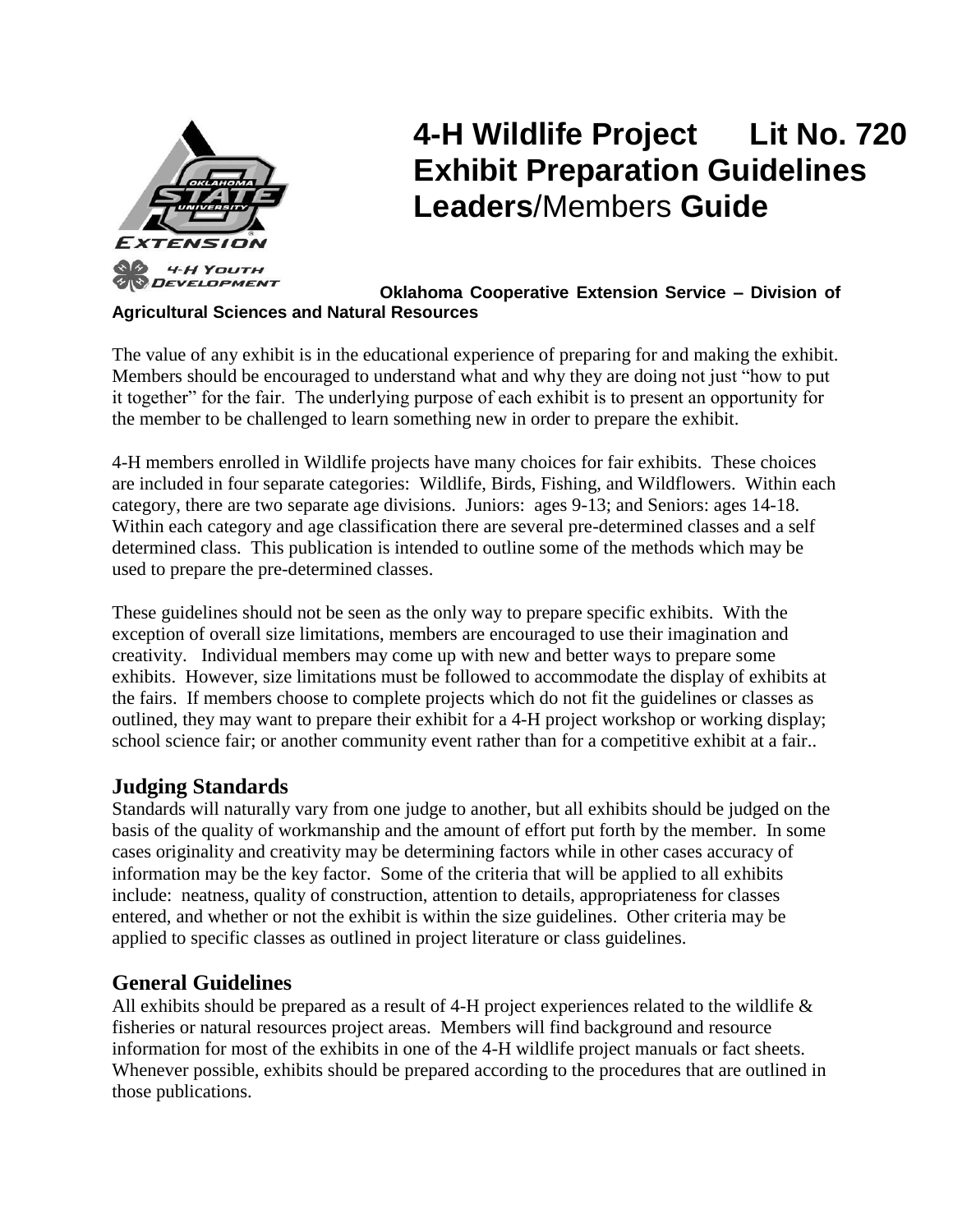All 4-H exhibits should be the original work of the 4-H member. When information is taken from books, publications, magazines, or from the internet it should be expressed in the 4-H members own words. The 4-H member must reference the source of the information by using an asterisk (\*) or a number (if more than one) and name the actual source at the end or bottom of paper, poster or educational display following an asterisk or corresponding number in text.

No copyrighted or trademark protected written or visual material (pictures, photos, drawings, illustrations, etc.) should be used from books, magazines, publications or from the internet with out permission from the original creator. If 4-H'er applies for and is granted permission to use a copyrighted or trademark protected item, a copy of the permission form or letter needs to be attached to the back of the exhibit and properly cited with an asterisk (\*) or number. If an item (picture, photo drawing, illustration, etc.) that is not protected is used, its source must be cited and referenced by using an asterisk (\*) or number and the source information placed at the end or bottom of paper, poster, or educational display, following an asterisk or corresponding number.

Because of the number and type of classes now offered in the 4-H Wildlife & Fisheries area, specific requirements for each class will not be given in this guide. Several categories of classes such as posters, notebooks, collections, etc. will be covered in groups. Only those classes with special considerations will be covered individually.

For specific details about the numbers of items in collections; sizes of displays; and other specifics, please refer to the current year's state fair catalog. Changes for the next year are usually available by January of the calendar year prior to the fall fairs.

## **Posters**

All posters should be 14"x 22". Poster classes should be displayed on poster board, or card stock weight material. Please do not use foamboard, mat board, plywood, or masonite for the poster classes. Poster board may be of any color that suites the design of the display. Posters are intended to be one dimensional, and should be designed to be mounted or hung on the wall for display. Text of posters should be readable from at least 10 feet away.

## **Notebooks, Reports, Collections**

Several different types of exhibits are displayed in notebook form. Some of these include the collections of wildflower cards, wildlife food and cover cards, bird observation reports, and collections of pictures or drawings of wildlife, fish or birds.

**Notebooks** may be hard or soft cover three ring binders, clasp folders, record type covers, or other binders suitable for  $8\frac{1}{2}x$  11 papers. When a ring binder is used for multiple copies such as wildflower cards, the binder should be large enough to hold all the cards without difficulty in turning the pages or reviewing materials.

**Reports** should be neatly written or typed on 8 ½ x 11 pages. Typed materials are easier to read if they are double spaced. If field or observation reports are made it might be appropriate to include both the field/scratch copy and the typed or handwritten final copy if redone. Reports should be clearly labeled with the members name, project, age, and class title. Reports on field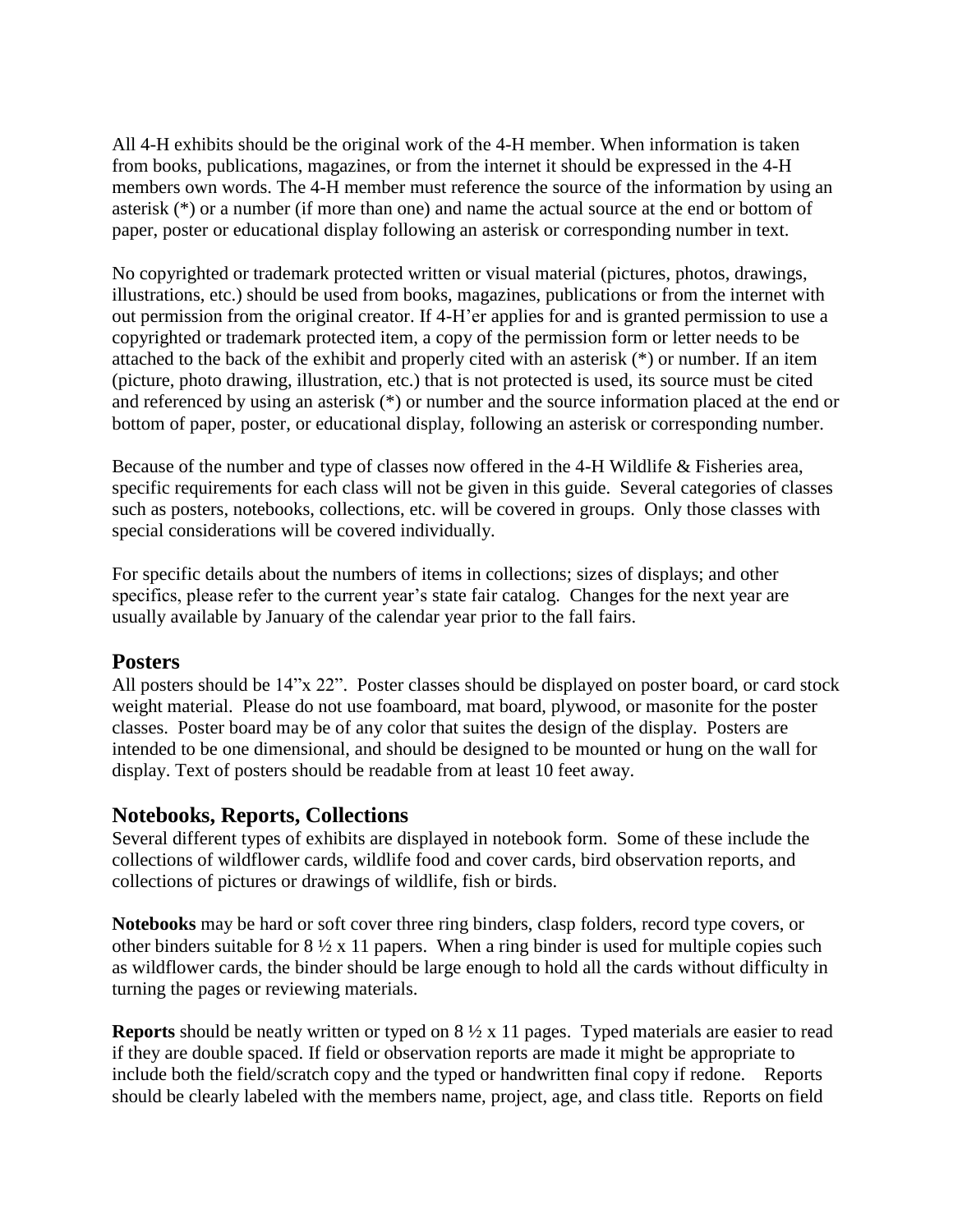trips or other activities should include such information as: why the trip was taken, how it related to the project, what was seen, what was learned, interesting or unusual facts, and pictures or news clippings about the trip.

**Scrapbooks** of wildlife, fish or birds may be developed in several different ways. The intent is for members to learn about the species they are including in their collection. The actual collections may be pictures clipped or taken, or drawings made by the member from guide books, encyclopedias, etc. The main value of the collection is in what the member learns, not in the quality of the picture or drawing. Scrapbook collections should include information about each species that is included. Please see the individual class for the specific information that is required for each exhibit.

**Special cards and report forms** are available for the Food and Cover, Wildflower, and Bird Feeder and Nest Observation classes. They are available on the Oklahoma 4-H website through "Literature On-line" and/or at your County Extension Office. These cards and report forms should be used in the appropriate classes. If cards are not printed directly from the website check to make sure the latest update is utilized.

Wildlife Food and Cover, and Wildflower cards call for different information to be collected by the members, depending on their age and division. Please see the respective and most up-to-date collection card for details. The most up-to-date form will be what is available on the Oklahoma 4-H Website. These are available on line in a format so the information can be added then the card printed on cardstock. When completing the card, do not use more than one card front to exhibit the single specimen.

#### **Collecting and Pressing Samples**

4-H Publication #237, "Leaf Presses and Collecting Hints" provides instructions for collecting and pressing plant specimens. Members should be encouraged to collect only what they need, and may need to be reminded that some wildflowers are protected and may not be picked.

In general, members should collect enough of the plant to identify the plant and to display in their collection. The collection cards are only  $8\frac{1}{2} \times 11$ , so keep this in mind when collecting. However, you may also want to keep in mind that to identify some plants you will need leaves, stems, flowers, or seeds to be sure.

For some of the Oklahoma species that provide wildlife food and cover, see the attached supplement.

#### **Self Determined Exhibits**

Please refer to"Self Determined 4-H Wildlife Project Ideas" 4-H publication # 721 for more information about the self determined class ideas in each exhibit area. Self determined projects may be posters, reports, notebooks, special collections, displays or other creative projects completed by the member.

All self determined exhibits are limited to 14" x 22" if a poster. If the display is three dimensional, it should be mounted on a freestanding display board not to exceed 36"x 36" when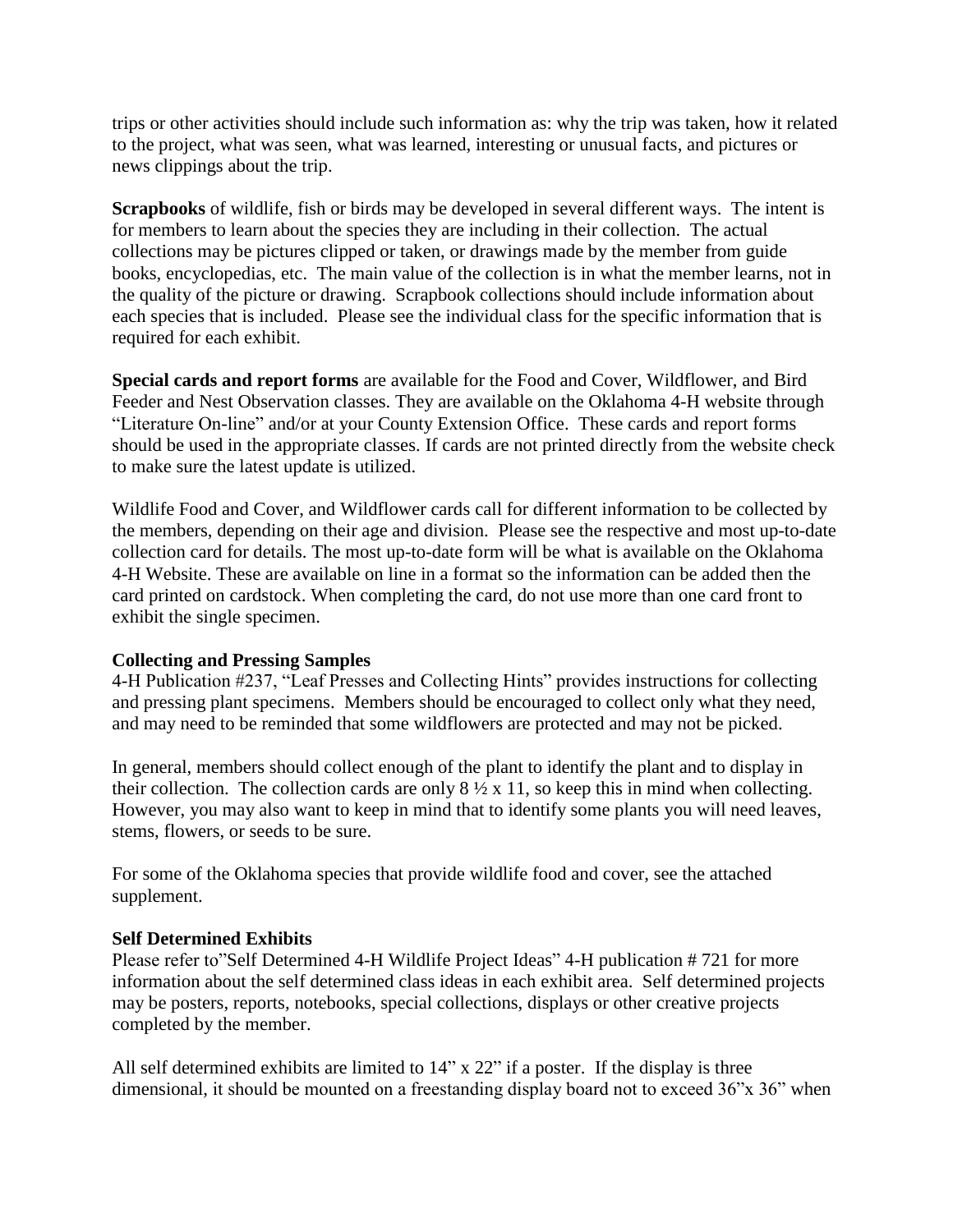the sides are extended. Commercially available "Science Fair Presentation Boards" are recommended. Keeping within the size limitation is one of the factors that members need to consider when designing their self determined project activities. This is similar to the time limits put on speeches, as it is just one more factor that must be taken into consideration as members develop their exhibits.

### **Specific Class Considerations**

**Animal Tracks:** Members should follow the guidelines presented in 4-H publication #473 "Animal Tracks" For the number of casts that makeup an exhibit please check the latest state fair exhibit list (for 2007 it is 8). Changes for the next year are usually available by January of the calendar year prior to the fall fairs.

**Seed Boards:** Seed boards should be made of 2 x 6 inch lumber. For the collection of 15 seeds, the board should be 15 inches long. For the collection of 30 seeds the board should be 30 inches long. Make the display by drilling 1": holes to a depth of  $\frac{3}{4}$ ". Fill the holes with the seeds. Place labels with names of seeds next to each seed. Cover the board with glass or clear plastic to keep seeds from spilling. For a list of wildlife seeds that furnish food, see the attached supplement of wildlife food and shelter species that are common to Oklahoma or check other Oklahoma 4-H and Extension publications listed as resources.

**Resource Maps:** Members may follow the procedures outlined in Oklahoma 4-H publication #468 "Making a Wildlife Resource Map". This publication includes instructions for resource mapping and a sample key for map symbols.

**Fishing Knots:** Display board of fishing knots should be done with cord so the characteristics of the knot will be clearly visible. Display boards may be cardboard, foamboard, poster board, masonite, or plywood. A screw eye or large cotter pin may be used to simulate the hook eye. The finished board should have a <sup>1</sup>/4 inch hole in the center of the top to allow for display by hanging. Information about knots may be found in 4-H publication #317, Fly Casting, 4-H publication #475, Fishing, Safety and Sportsmanship, or from a variety of booklets available where you buy fishing equipment.

**Fishing Hook, Lure, and Fly Boards:** Display boards should be sturdy enough to hold the items that are displayed. All hooks, lures or flies should be securely fastened to the board to protect them from being removed. The finished board should have a  $\frac{1}{4}$  inch hole in the center of the top to allow for display by hanging. Exhibits which require reports may have the reports in a folder attached to the board, or they may be attached to the back of the report if limited to one page in length.

*First edition prepared by Jim Rutledge, 4-H and Youth Development Specialist; and Susie Ruby 4-H Volunteer, Oklahoma State University, Cooperative Extension Service, June 1989;, updated April, 2005 by Charles Cox, State 4-H Specialist and Program Leader; updated December 2006 by Dr. Dwayne Elmore, Extension Wildlife Specialist, OSU Department of Natural Resource Ecology and Management, and Kevin R. Hackett, NW District 4-H Youth Development Specialist, Oklahoma Cooperative Extension Service*